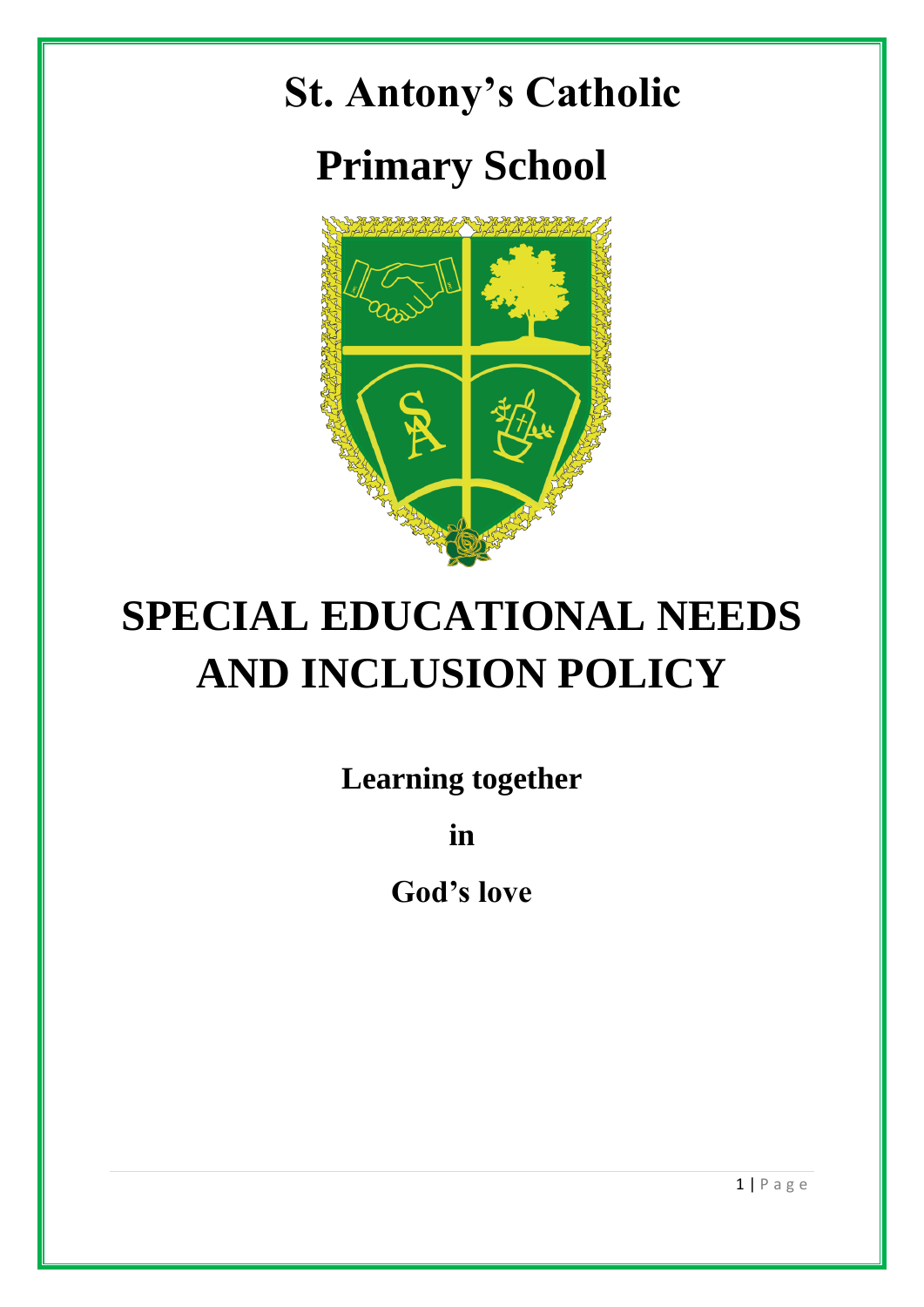**At St. Antony's we uphold the protocols of the new legislations that governs SEND:**

**Article: 28: (Right to Education):** All children have the right to a primary education.

**Article: 29 (Goals of Education):** Children's education should develop each child's personality, talents and abilities to their fullest potential.

**Complied:** September by AAHT/SENCO Jenella Baptiste and SLT.

**Reviewed and amended to comply with new SEN CODE OF PRACTICE (COP):**  September 2020

**Next review date:** September 2021



**Legislative Compliance**

This policy complies with the guidance given in **Statutory Instrument:** 

# **Special Educational Needs (Information) Regulations (Clause 64)**

It has been written as guidance for staff, parents or carers and children with reference to the following guidance and documents:

- **SEN Code of Practice in England (**which takes account of the SEN provisions of the SEN and Disability Act 2001**) established September 2014**
- Ofsted Section 5 Inspection Framework January 2014
- Ofsted SEN Review 2010 "A Statement is not enough"
- The Equality Act 2010 protects from discrimination
- The Education Act 2011
- Under part 3 of the Children and Families Act 2014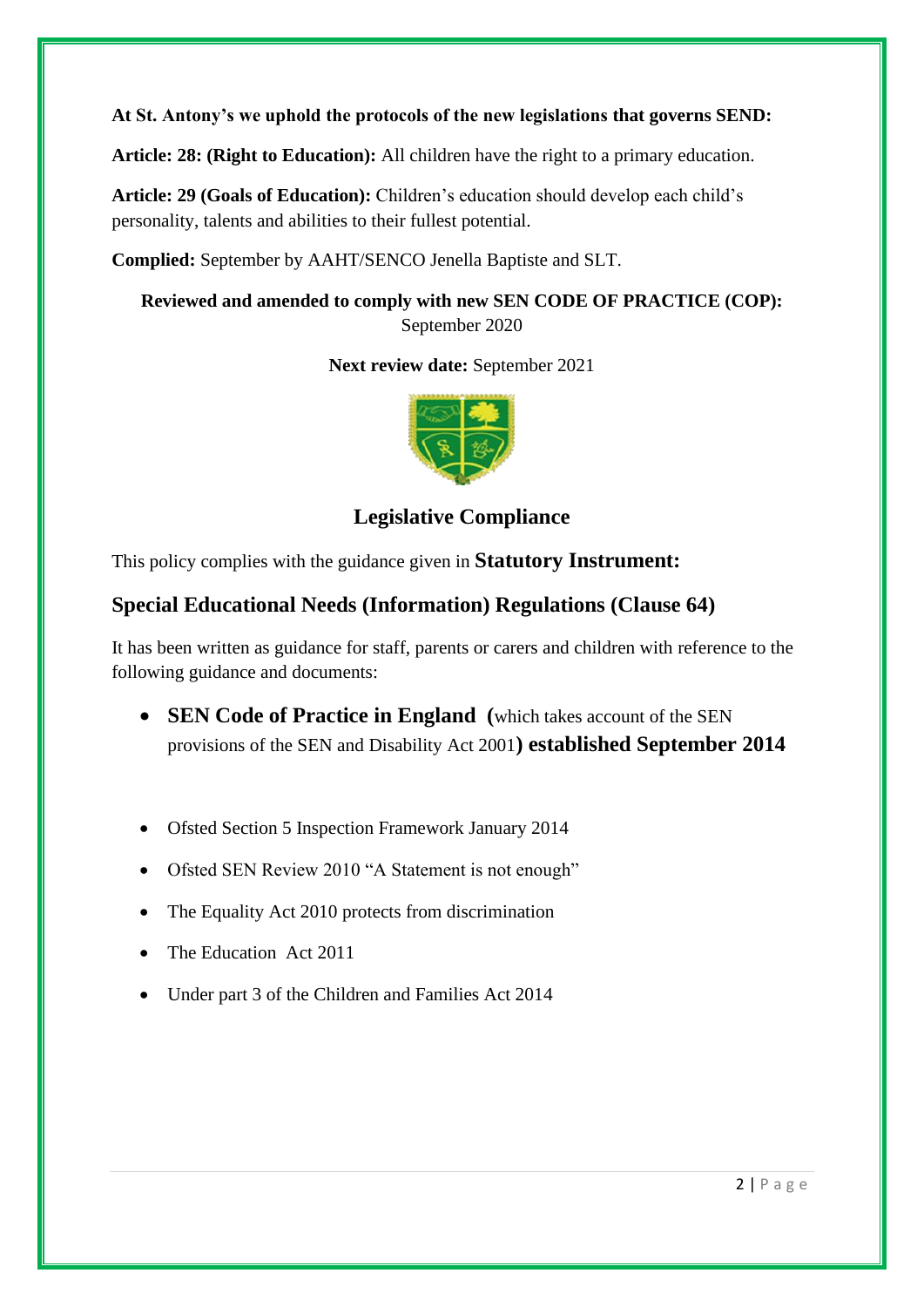#### **1. Introduction**

**1.1** This policy promotes the successful inclusion of pupils with Special Educational Needs and Disabilities (SEND) at St Antony's Catholic School.



**1.2** St Antony's Catholic School provides a broad and balanced curriculum for all children. We are committed to offering an inclusive education to ensure the best possible progress for all pupils, whatever their needs or disabilities. Not all pupils with a disability have SEN and not all with SEN meet the definition of disability, however this policy covers all relevant to this end.

**1.3** Pupils with a disability have SEND if they have any difficulty with accessing the curriculum therefore needing special provision to be made for them. Special provision is anything that is additional and different from what is normally available in school.

**1.4** The Early Years Foundation Stage or the National Curriculum is our starting point for planning that meets the specific needs of individual and groups of children. When planning, teachers set suitable learning challenges and respond to children's diverse learning needs. Children with barriers to learning mean that they have SEND and may require particular action by the school. This is referred to as SEND support. There is a register that helps to identify these children.

**1.5** Children may have SEN either throughout or at any time during their school career. This policy ensures curriculum planning and assessment for pupils with SEN and takes account of the type and extent of the difficulty experienced by the child.

#### **2. Aims and objectives**

**2.1** The aims of the policy are:

• To create an environment that meets the SEND needs of relevant pupils.

• To ensure that the needs of pupils with SEND are identified, assessed and provided for.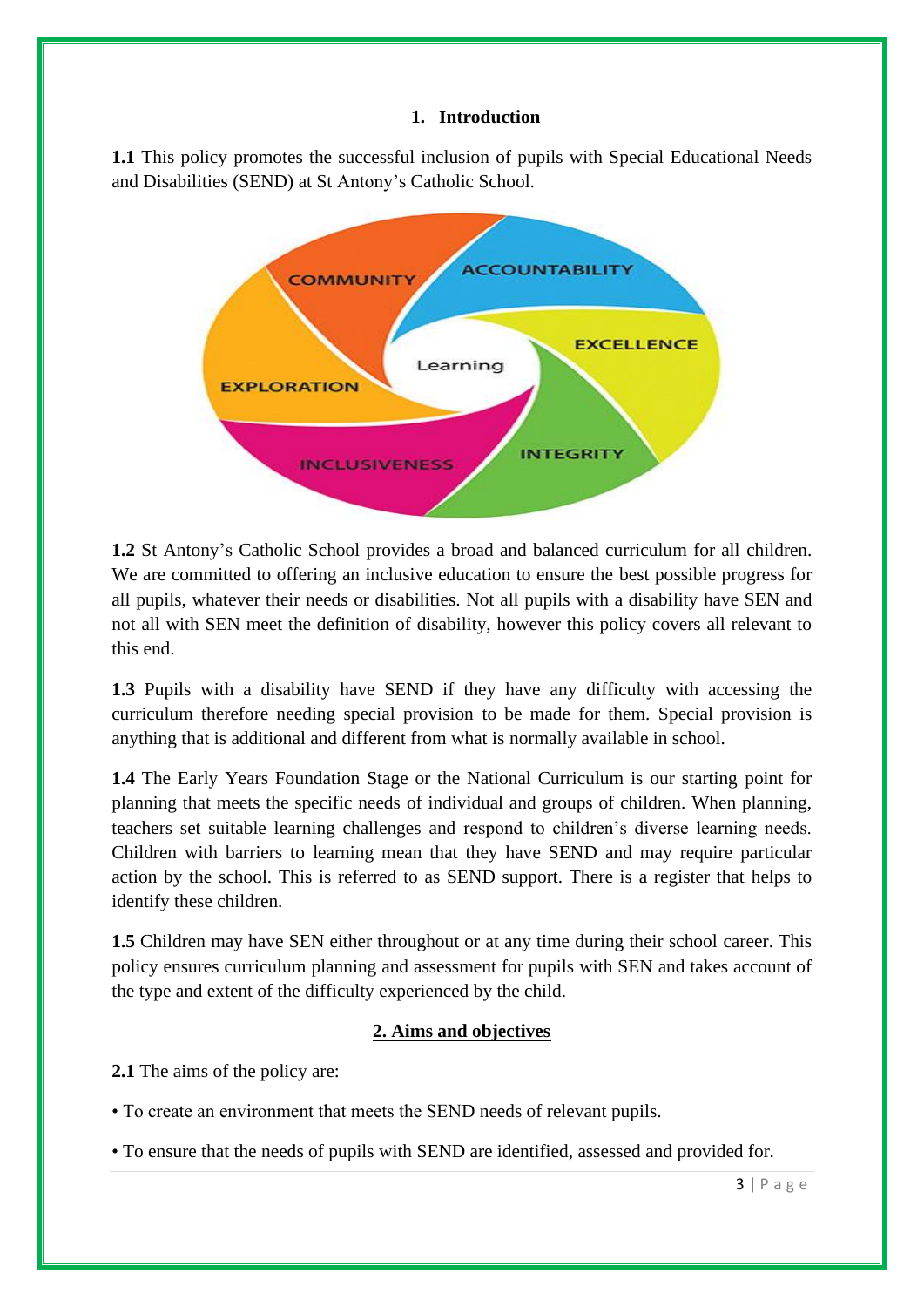- To identify the roles and responsibilities of staff in providing for pupils with SEND.
- To enable all children to have access to all elements of the school curriculum.

• To promote and maintain effective communication between all those involved with pupils on the Code of Practice, i.e. parents, teachers, staff and external agencies.

• To ensure that the views of all pupils with SEND are taken into account.

• To enable early identification of those children with SEND, either by parents, health services or members of staff.

#### **3. Educational Inclusion**

**3.1** In our school we aim to offer excellence and choice to all our pupils, whatever their ability or needs. We have high expectations of all our pupils no matter what their ability and want them to feel that they are a valued part of the school, and the wider community.

- Teachers provide **High Quality Teaching** within the normal day to day lessons and provide **differentiated learning opportunities** for all children and all have full access to the curriculum.
- We endeavour to **achieve maximum inclusion** of all children (including vulnerable learners) whilst meeting their needs.
- SEND may be used to explain when children are delayed or slower in their progress but is never used as an excuse for not making excellent progress linked to each child's potential. We make every effort to narrow the gap in attainment between vulnerable and disadvantaged groups compared to others.

#### **3.2 We respect the fact that children:**

- Have different educational and behavioural needs
- Require different strategies for learning
- Have different styles of learning
- Acquire, process and communicate information at different rates
- Need a range of teaching approaches and experiences

#### **3.3 Staff responds to the needs of pupils by:**

- Providing support to aid then with accessing the curriculum
- Planning to develop their understanding through the use of their senses and experiences

• Helping children to manage their behaviour, improve their social skills and to take part in learning actively and effectively (as outlined in the school's Behaviour Policy).

## 3.4- **How Do We Identify and Assess Pupils with SEND?**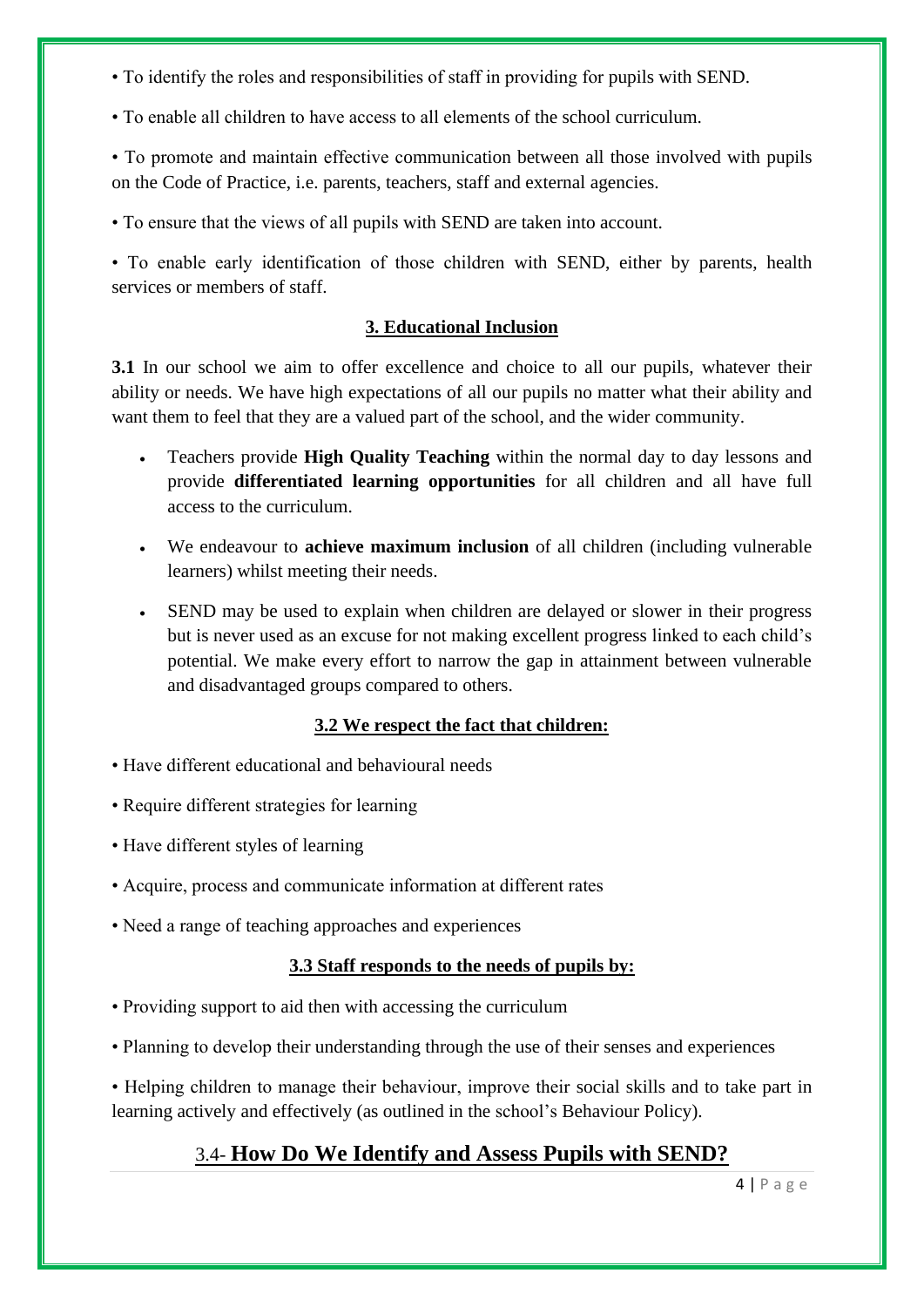Most children and young people will have their special educational needs met in mainstream schools through good classroom practice. This is called **Quality First Teaching.** 

#### **We Apply The Graduated Approach which means we**

## **Plan, Do, Review." By virtue of this we will:**

- Assess a child's special educational needs
	- Plan the provision to meet each child's aspirations and agreed outcomes
- Put the provision in place to meet those outcomes
- Review the support and interventions in place and assess the attendant progress

As part of this approach, we have a **SEN Support Plan or Provision Map** that describes the provisions in place to support pupils learning and ensure their progress. We have structures in place to meet each child's special educational needs and agreed outcomes. Parents and carers will be fully involved in this process.

A small percentage of children and young people with significant learning difficulties might need an assessment that could lead to them having an **Education, Health and Care Plan** (EHCP) because of additional medical challenges that they may have. It is important that pupils needing an EHCP are identified as early as possible. We assess pupils' needs really closely to ensure that this happens.

## **3.5. SEN Intervention**

**3.6** Pupils on the COP will require an Individual Education Plan (IEP). This IEP will record the achievement criteria/targets and teaching strategies to be used to assist these pupils with meeting the standards required by the school and the Local Authority/DfE. It will also indicate the expected outcomes linked to specified time frames/ dates for the achievement of the set targets. The IEP are reviewed half termly.

**3.7** If the review identifies that support is needed from outside agencies, we will consult parents/carers prior to adding any extra support. The enhanced level of intervention is called SEN Support. The class teacher will offer interventions that are different or additional to those provided as part of the school's usual working practices. This usually involves work that is task analysed and scaffolded to give the SEND pupils better access to the curriculum in general or the curriculum specifically targeted at them such as the school's **Life Skills Programme for SEND.** The school will keep parents informed and liaise with them to access or provide any additional information.

The **Special Educational Needs Coordinator** (SENCO) will monitor, quality assure and assess the effectiveness of the programmes and initiatives in place to ensure outcomes are secured and will take the lead in further assessments of children's needs if warranted.

**3.8** We will record the strategies used to support each child within an Individual Education Plan (IEP). The IEP will show the short term targets set for the child and the teaching strategies to be used. It will also indicate the planned outcomes and the date for the plan to be reviewed. In most cases, this review will take place once per term.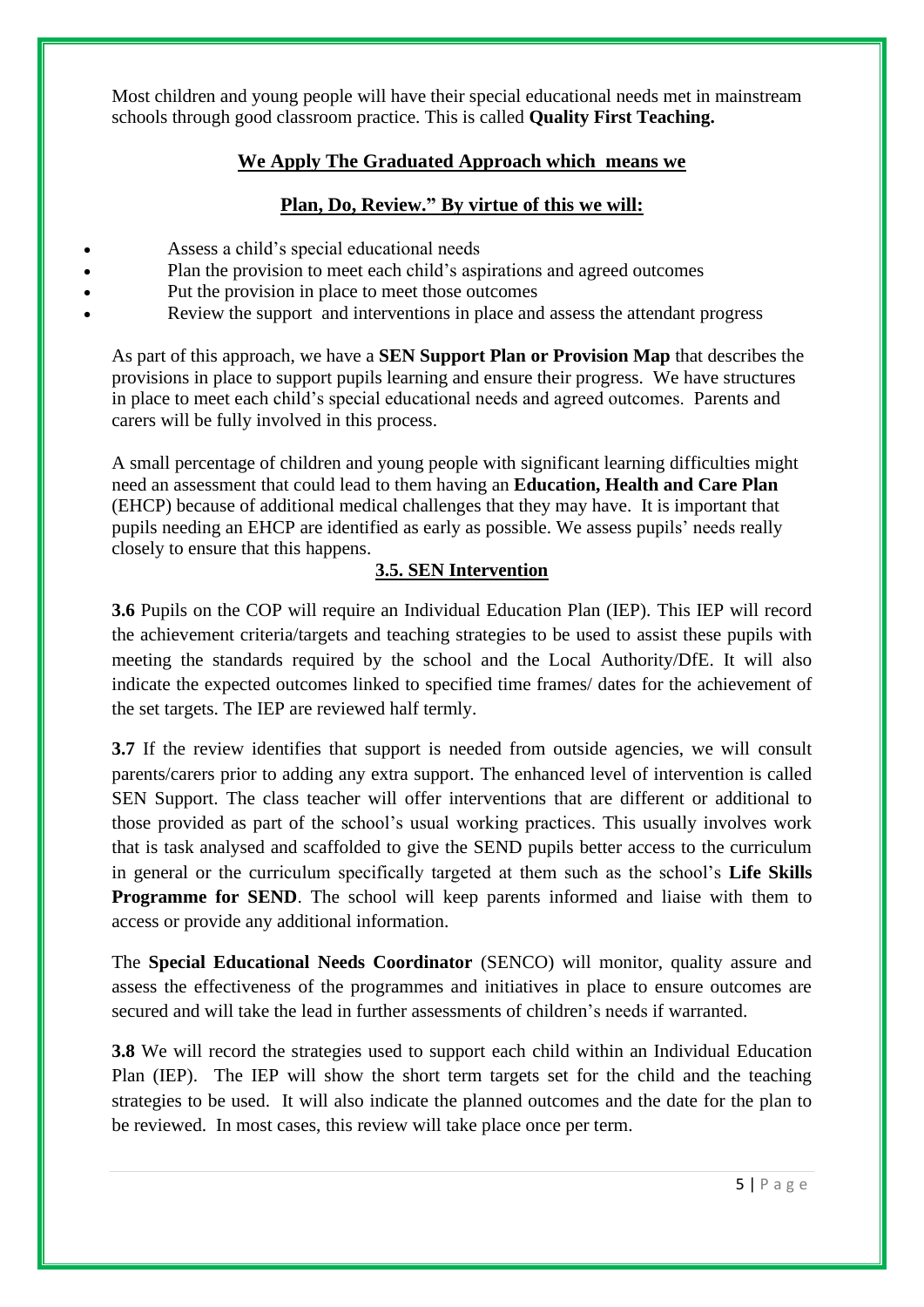**3.9** If the IEP review identifies that further support is needed from outside agencies/services, we will consult parents prior to any intervention. In most cases, children will be seen in school, by external support services. This may lead to further or different strategies to those being applied by the school being put into action. This enhanced level of support is called SEND Support. External support services will provide information for the child's IEP to be revised. The new strategies within the IEP will, whenever possible, be implemented in the child's normal classroom setting. Otherwise they will be implemented at an agreed and feasible time.

**4.0** If the child continues to demonstrate a significant cause for concern, a request for further Statutory Assessment to be made to the LEA to receive funding for even higher levels of support to be applied.

## **The School's Designated Lead for SEND**

The designated person responsible for co-ordinating all programmes falling under the SEND portfolio is Jenella Baptiste.

## **4.1 The Role of the SENCO**

- Manages the day to day operation of programmes and the implementation of the policy
- Coordinates the provision for and manages the responses to children's SEND
- Supports and advises colleagues
- Oversees the records of all children with SEND
- Acts as the link with parents
- Acts as the link with external agencies and other support agencies
- Monitors and evaluates the SEND provision and reports to the Governing Body

• Manages a range of resources, human and material, to enable appropriate provision for children with SEND

- Contributes to the professional development of all staff in terms of SEND support
- Attends cluster group meetings and disseminates information to the staff.

#### **4.2 The Role of the Governing Body**

**4.3** The Governing Body has due regard to the Code of Practice when carrying out its duties towards all pupils with SEND. The Governing Body has identified and instituted a designated governor to have specific over sight of the school's provision for pupils with SEND. This Governor ensures that all governors are aware of the school's SEND provision, including the deployment of funding, acquisition of equipment and deployment of staff/personnel to effect the SEND Policy.

#### **4.4. Allocation of Resources**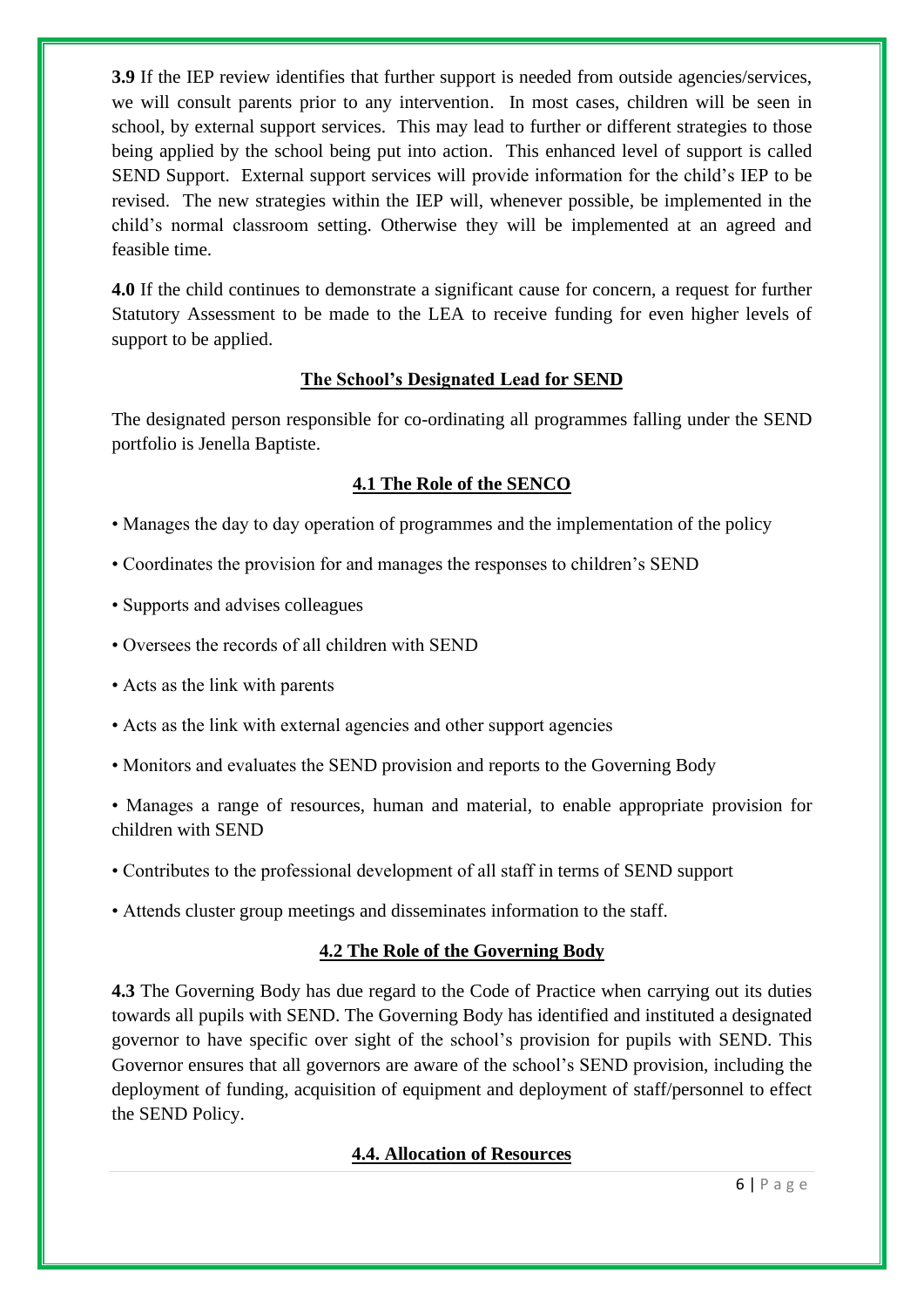**4.5** The SENCO is responsible for the operational management of the specified and agreed resourcing of the SEND provision within the school, including the provision for children with Educational Health Care Plans.

**4.6** The Head teacher and Link Governor informs the governing body of how the funding is acquired and allocated to support pupils with SEND across the school.

**4.7** The Head teacher, Link Governor and the SENCO meet regularly (at least half termly) to discuss and agree how funding received should be allocated.

**4.8** All teaching assistants have access to a range of courses offered by the Tunmarsh Centre. They are encouraged to attend courses on a termly basis. The need for in-service training is recognised by all staff members therefore and annual audit of training needs is made, taking into account the school priorities as well as personal and professional development needs.

**4.9** The Learning Mentors (LM) work within the school. They work individually with pupils or sometimes with small groups to advice on and put strategies in place to assist pupils with behaviour and emotional challenges to develop the coping skills needed to function in accordance with the school's Behaviour Policy Expectations daily. The LM works closely with the SENCO to minimise barriers to learning.

## **5. ASSESSMENT CYCLE**

#### **Across the School and For SEND**



**5.1** Assessment is a vital part of the teaching and learning cycle at St Antony's. Our Current assessment cycle also include summative testing done using the PIRA and PUMA tests which are done by all the schools within the OLOG MAT.

**5.2** In line with the school's assessment cycle, which is conducted half-termly with all children across the school; pupils on the SEND Code of Practice are assessed officially 6 times per year.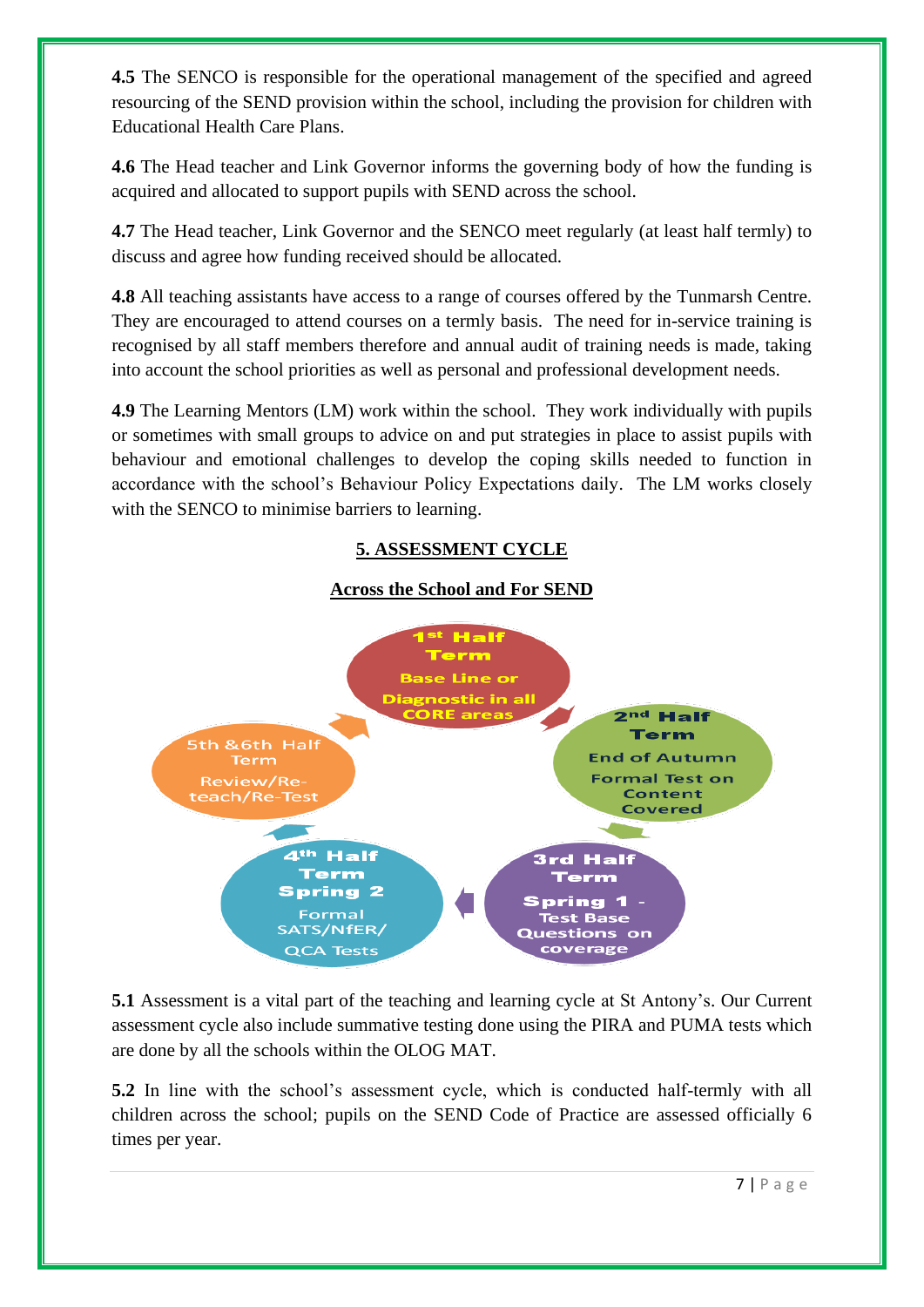**a.** A baseline test is applied to ascertain pupils' on entry attainment levels and progress from the previous year. Teachers to inform planning, teaching and learning as well as to determine any additional support SEND pupils may require using outcomes from this data.

**b. A structured, formal End of Autumn Term Test** is done to assess how well pupils have learned and absorbed what has been taught/ covered over the first term. Outcomes are used to inform the review of IEPs and to influence what interventions will be applied to close learning gaps flagged up.

**c.** Another diagnostic test is done at the end of Spring Term 1 to determine how well pupils are progressing with the curriculum being taught/covered.

**d. A structured, formal End of Spring Term 2 Test** is done using: **past SATS, NfER, QCA or Rising Stars, Optional Test Papers or a bespoke test compiled by the SENCO or CT from TEST BASE** to assess how well pupils have learned and absorbed what has been taught/ covered over the second term. Outcomes are used to inform the review of IEPs and to influence what interventions will be further applied to continue to close learning gaps and diminish the differences between SEND and Non-SEND as well as to assess how well SEND pupils have progressed when compared to their starting points at the beginning of the year.

**e.** The final terms are used to **REVIEW, RE-TEACH and SECURE** areas of the curriculum that all pupils including SEND need to consolidate.

**5.3** The SENCO works closely with teachers and parents across the school to evaluate pupils' performances in their assessments and plan appropriate programmes of additional support for those SEND pupils in need of a further push towards meeting National Standards.

## **6. Full Access To The Curriculum**

**6.1** All children have an entitlement to a broad and balanced curriculum, which is suitably differentiated to meet their needs and it is for this reason that the SENCO and her Inclusion team ensures that staff all across the school are apprised of SEND needs and the most effective strategies for addressing them.

**6.2** Teacher's use a range of strategies to meet children's SEND needs as all lessons must have clear learning objectives inclusive of a SEND objective; we differentiate work appropriately to challenge all abilities inclusive of SEND and we use assessment to inform the next steps for learning.

**6.3** Individual education plans, which employ a small-step-by-step approach feature significantly in the provision that we make across the school daily for SEND. By breaking down the existing levels of attainment into graded steps and targets, we ensure that our SEND children experience greater success with meeting and (some with the ability to) surpassing National Standards.

**6.4** We support children in a manner that acknowledges their entitlement to share the same high quality learning experiences their peers enjoy. Wherever possible, we do not withdraw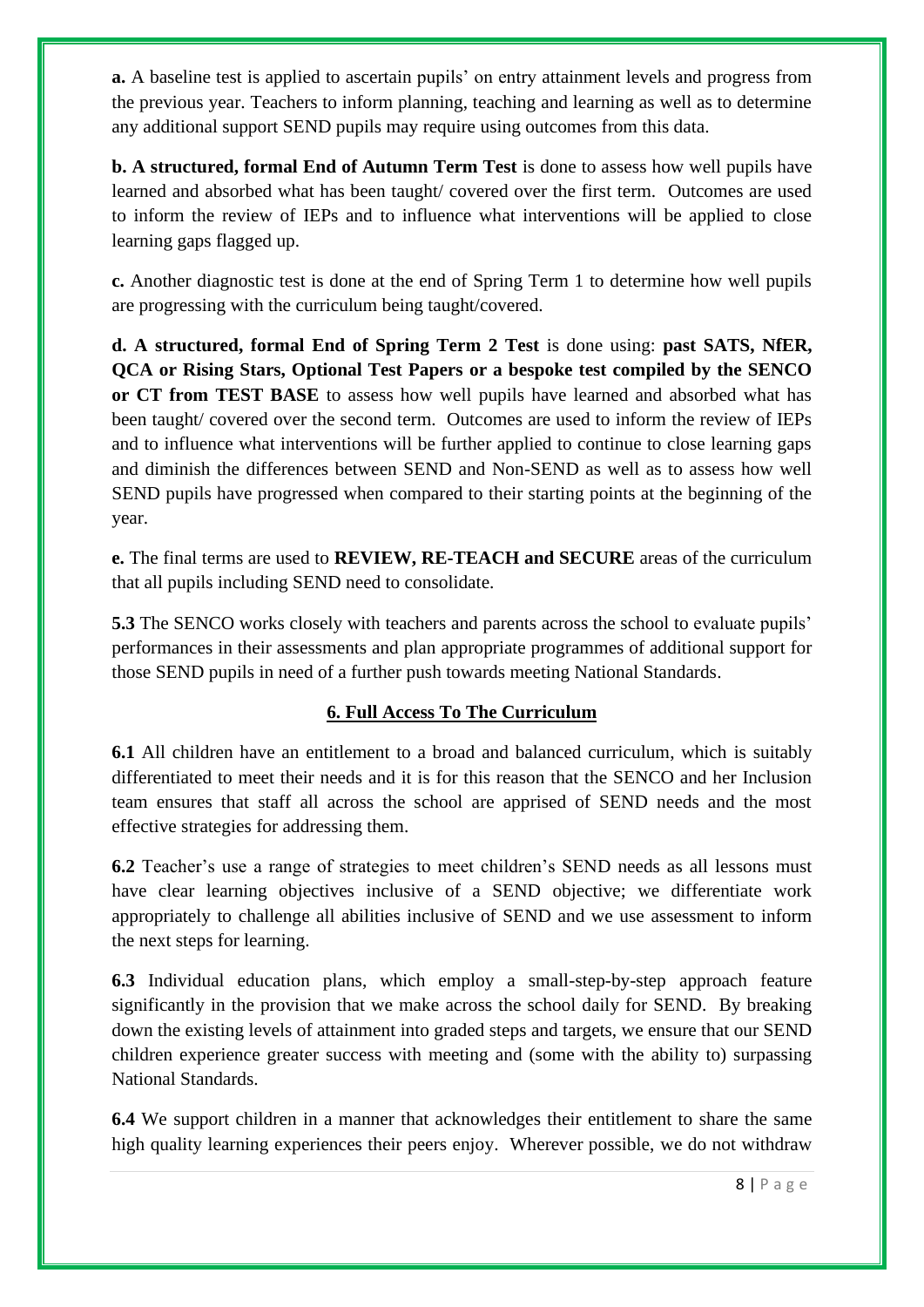children from the classroom situation. However, there are times when one to one or group support outside the classroom environment is appropriate and even necessary.

## **7. Partnership with Parents**

**7.1**. The school works closely with parents in the support of those with SEND.

We encourage an active partnership through an on-going dialogue with parents. The homeschool agreement is central to this and SENDS WEEK strengthens this link.

**7.2** The Governor's Annual report to parents contains an evaluation of the policy in action. Named Governors take a special interest in SEND and actively talk with parents particularly during SEND week about the importance of their cooperation, support and input.

**7.3** We have 3 regular meetings each term to share the progress of children with SEND with their parents. We inform the parents of any outside intervention, and we share the progress of decision making by providing clear information relating to the education of children.

#### **8. Pupil Participation**

**8.1** In our school we encourage children to take responsibility and to make decisions to take responsibility for their actions and particularly for their learning. This is the ethos and culture of our school, which relates to all children.

**8.2** Children are involved at an appropriate level in setting targets for their IEPs in the termly review meetings. Pupils are encouraged to record their own view about their targets and progress/ performance.

#### **9. Monitoring and Evaluation**

**9.1 The SENCO rigorously tracks the progress of children on the SEND** programme and provides staff and governors with regular summaries of the impact of the policy, interventions and provisions on pupils.

**9.2 All IEP's are fully annotated and evaluated** half termly by CT/EAs documenting the outcomes and progress of pupils. **Intervention Tracking Sheets** are used by all EAs and HLTAs to record and evidence progression via the programmes being done.

**9.3** Completion of SEND reviews in PPMs further aids the evaluation and monitoring process-ensuring that SEND pupils are tracked as rigorously as their peers.

**9.4** Pupils who receive Exceptional Resource Provision/High Needs Funding also have annual reviews. All reports are sent to the Head, Governors and Local Education Authority.

**9.5** Advanced planning for pupils in transition from years 2 & 5 to years 3& 6 is given special focus. Transition from year 6 to Secondary School is also given special focus by the SENCO who meets annually with the SENCO from our feeder secondary schools. The SENCO and Learning Mentor attend the yearly transition meeting planned by the Deanery and the LA for Year 6 who are on the Code of Practice.